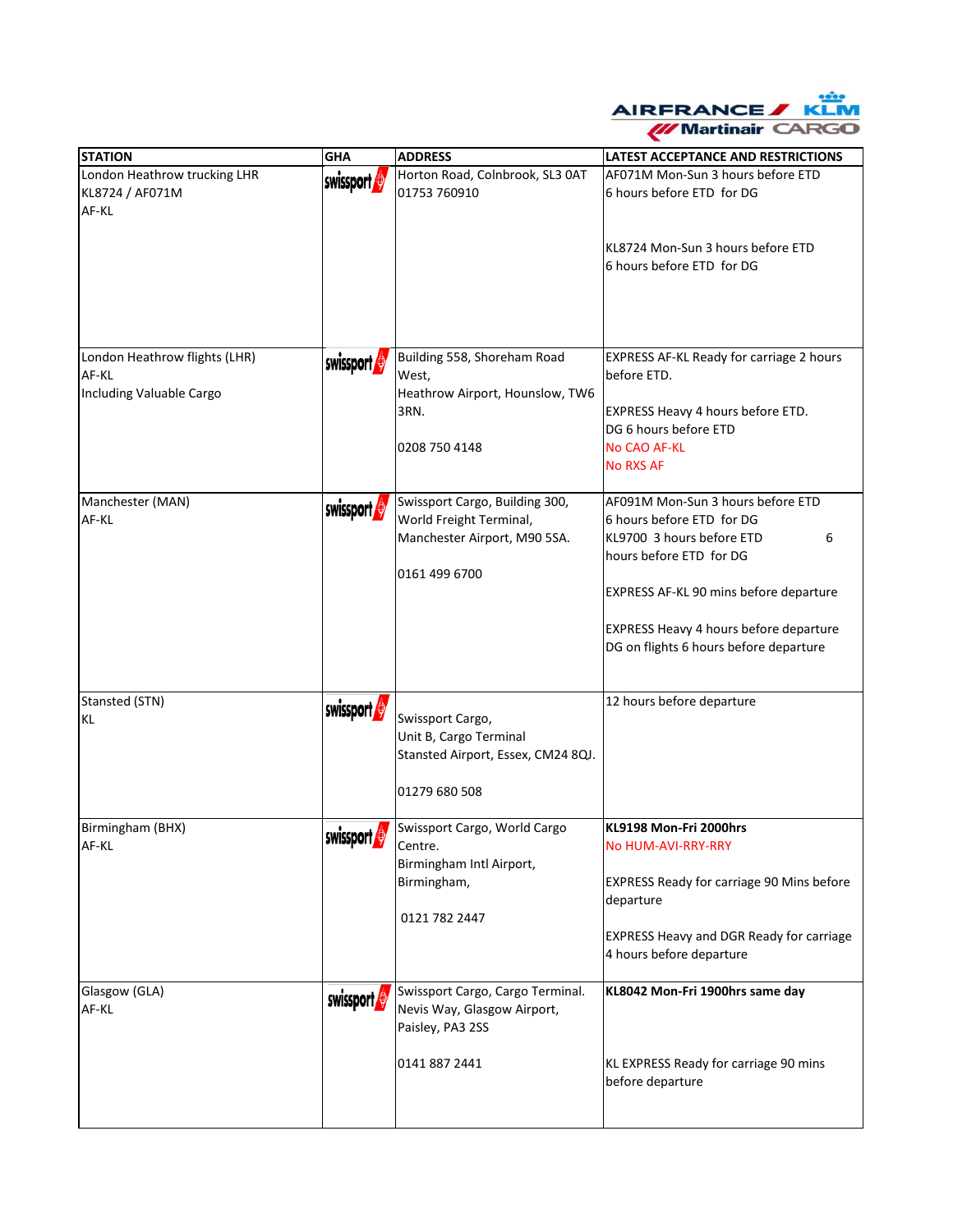| Dublin (DUB)<br>AF-KL                | swissport | Swissport Cargo, Cargo Terminal 2.<br>Dublin Airport, Dublin, Ireland.<br>+353 (0) 1 8125670                                                            | KL8014 Tue-Sat 2200hrs /1800hrs for DGR<br><b>No HUM-AVI-RRY</b><br>AF6735 Sat 2200hrs / 1800hrs for DGR<br><b>EXPRESS AF-KL Ready for carriage 90 mins</b><br>before departure     |
|--------------------------------------|-----------|---------------------------------------------------------------------------------------------------------------------------------------------------------|-------------------------------------------------------------------------------------------------------------------------------------------------------------------------------------|
| Shannon (SNN)<br>AF-KL               | swissport | Swissport Cargo, Cargo Terminal 2.<br>Shannon Airport, Co Clare, Ireland.<br>+353 (0) 61 472300                                                         | KL8026 Mon-Fri 1730hrs samy day /<br>1500hrs DGR<br><b>No HUM-AVI-RRY</b>                                                                                                           |
| Cork (ORK)<br>AF-KL                  | swissport | Swissport Cargo, Cargo Terminal.<br>Cork Airport, Ireland.<br>+353 (0) 2143 10987                                                                       | KL8040 Mon-Fri 1700hrs samy day /<br>1500hrs DGR<br><b>No HUM-AVI-RRY</b>                                                                                                           |
| Glasgow Prestwick (PIK)<br><b>AF</b> |           | Prestwick Bond, Unit 1A Freight<br>Centre,<br>Monkton Rd, Prestwick Airport,<br>Ayrshire, KA9 2PH<br>01292 511 095                                      | 15:00hrs day before departure                                                                                                                                                       |
| Newcastle (NCL)<br>AF-KL             | swissport | Swissport Cargo, Airport<br>Freightway, Freight village,<br>Newcastle International airport,<br>Newcastle Upon Tyne<br><b>NE13 8BH</b><br>0191 286 6581 | KL8060 Mon-Fri 1500hrs same day<br><b>No HUM-AVI-RRY</b><br>KL EXPRESS Ready for carriage 90 minutes<br>before departure                                                            |
| Aberdeen (ABZ)<br>AF-KL              | swissport | Swissport Cargo,<br>Cargo handling facility,<br>Dunlin Road, Aberdeen Airport,<br>Aberdeen, AB21 OPB<br>01224 775 501                                   | KL8046 Mon-Fri 1500hrs same day<br><b>No HUM-AVI-RRY-RRY</b><br>KL8048 1700hrs same day<br><b>No HUM-AVI-RRY</b><br>AF-KL EXPRESS Ready for carriage 90<br>minutes before departure |
| Edinburgh (EDI)<br>AF-KL             | swissport | Swissport Cargo c/o Northeast Air<br>Cargo LTD,<br>Edinburgh Airport cargo village,<br>Turnhouse Road,<br>Edinburgh, EH12 0AI<br>0131 339 2399          | KL8044 Mon-Fri 1600hrs same day<br>No HUM-AVI-RRY-RRY<br>KL9052 Mon-Fri 1600hrs same day<br><b>No HUM-AVI-RRY</b><br>EXPRESS Ready for carriage 90 mins before<br>departure         |
| Bristol (BRS)<br>AF-KL               | swissport | Swissport Cargo C/O WFS, Bristol<br>Air Cargo Centre, First Way,<br>Avonmouth, Bristol, BS11 9HU<br>0117 938 1234                                       | KL9050 Mon-Fri 1300hrs same day<br><b>No HUM-AVI-RRY</b>                                                                                                                            |